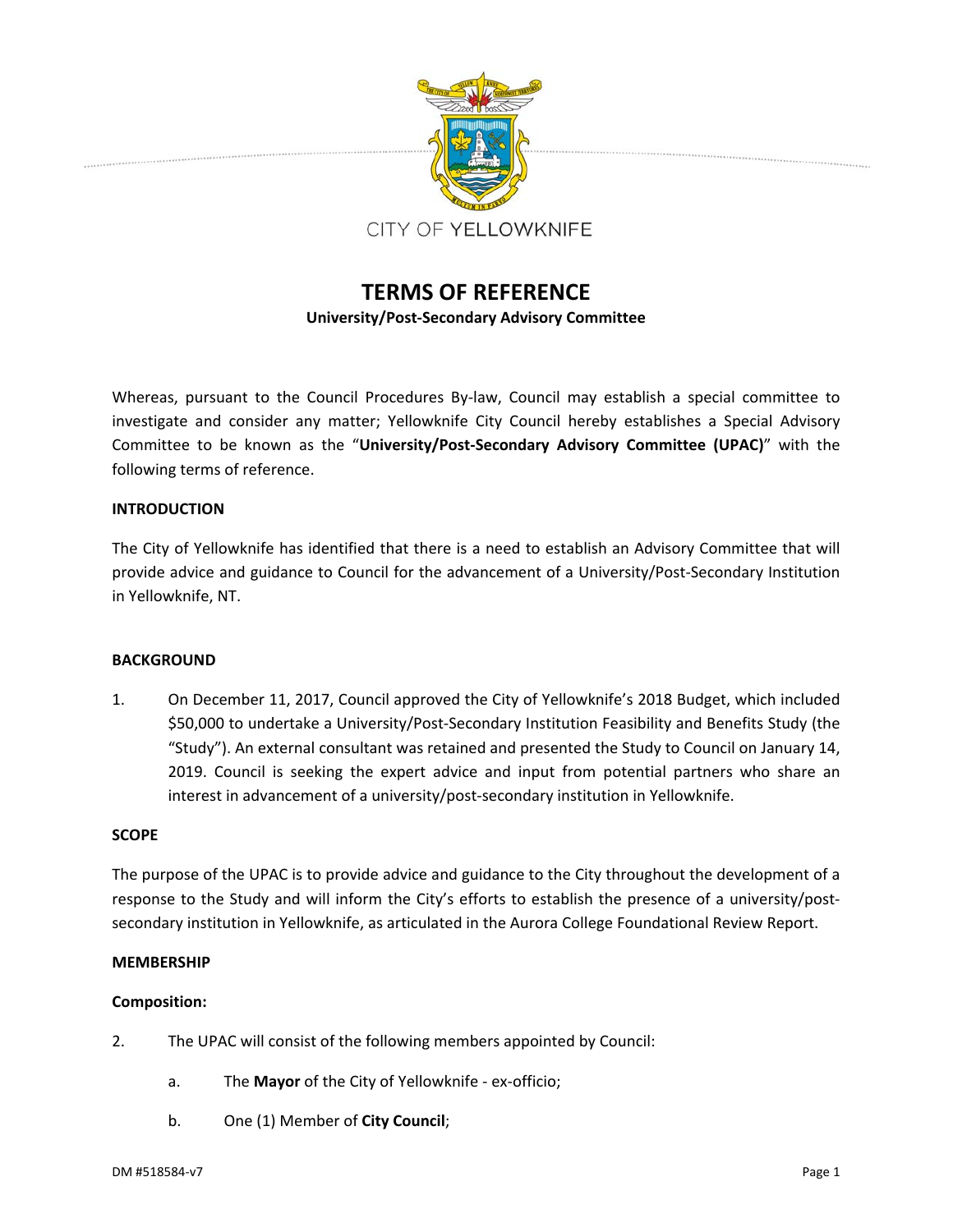- c. Two (2) non‐voting advisory representatives from the **Government of the Northwest Territories :**
	- i. One (1) representing the Department of Education, Culture and Employment; and
	- ii. One (1) representative with expertise in knowledge, research and leadership;
- d. Two (2) representatives from the Yellowknife business community;
- e. One (1) recent graduate from a university/post‐secondary institution;
- f. One (1) representative from the Yellowknife Chamber of Commerce;
- g. One (1) representative from the NWT and Nunavut Chamber of Mines;
- h. Up to four (4 )representatives from **academic independent research organizations;**;
- i. Up to four (4) representatives from **Indigenous Governments** and/or research institutes attached to Indigenous Governments; and
- j. Any additional representation as deemed appropriate.
- 3. The Member of City Council shall be the Chair of the UPAC.
- 4. Members shall be appointed for a two (2) year term.
- 5. Support for the UPAC will come from City of Yellowknife Administration.

## **MEETINGS**

- 6. The UPAC shall meet as required to provide support in the City's efforts to advance the presence of a post‐secondary institution in Yellowknife.
- 7. Special meetings of the Committee may be called at the request of the Chair.

## **As amended by Council on May 27, 2019**

- 8. The rules of procedure for the Committee shall be governed by the City of Yellowknife Council Procedures By‐law insofar as it may be applicable except that quorum for a meeting is:
	- One (1) representative of the City; and
	- Three (3) members who are not representatives of the City.

#### **REMUNERATION**

9. The Members of the Committee, including the Chair, shall serve in a volunteer capacity only, with no remuneration.

#### **DUTIES**

10. The Chair's responsibilities will be as follows: